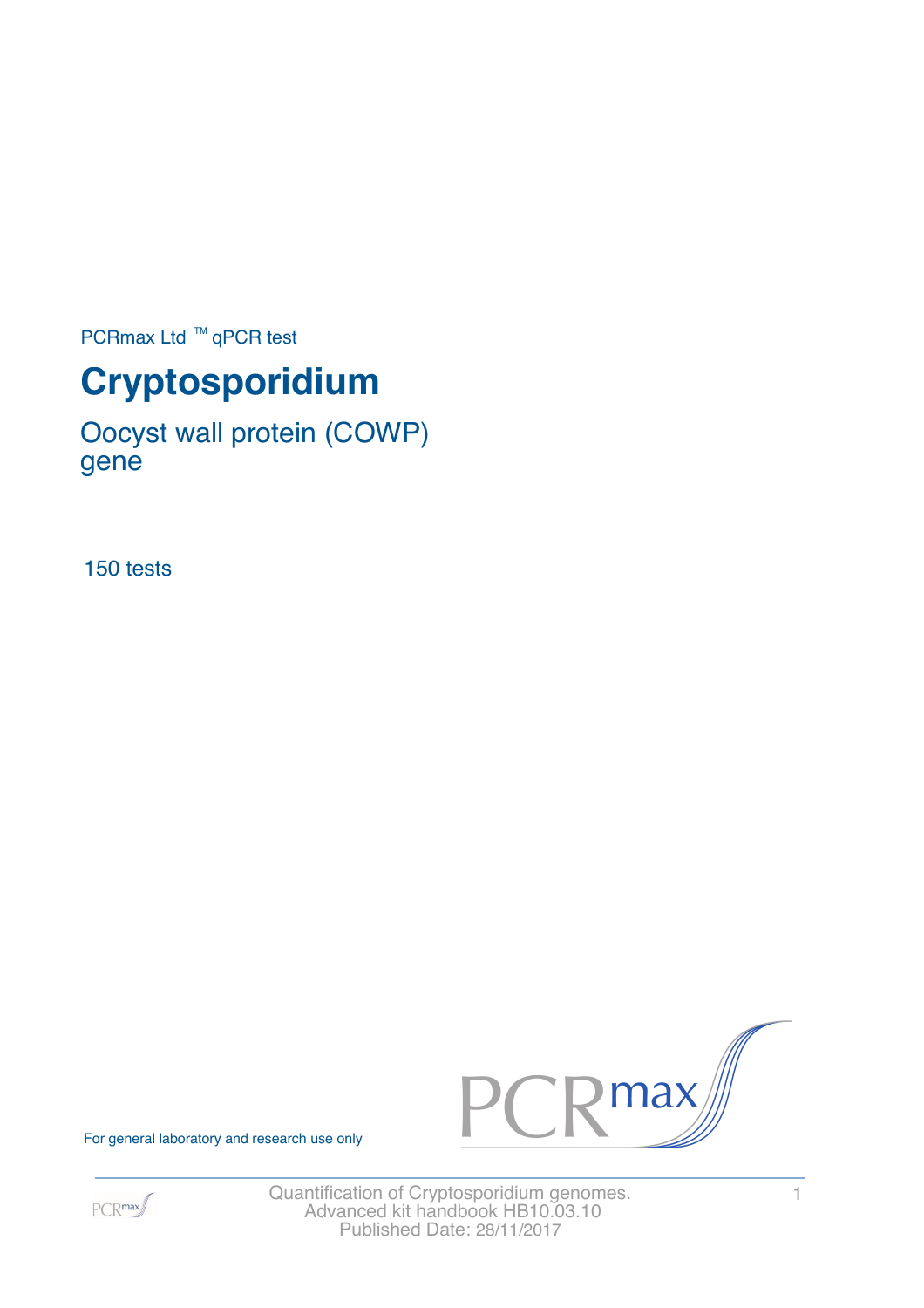# Introduction to Cryptosporidium

Cryptosporidium is a protozoan pathogen of the Apicomplexa phylum and causes a diarrheal illness called cryptosporidiosis. Cryptosporidium does not utilise an insect vector and is capable of completing its life cycle within a single host.

Cryptosporidiosis is typically an acute short-term infection but can become severe and non-resolving in children and immunocompromised individuals such as AIDS patients. The parasite is transmitted by environmentally hardy cysts (oocysts) that, once ingested, excyst in the small intestine and result in an infection of intestinal epithelial tissue. Transmission can occur via cysts excreted in faeces entering water supplies. Treatment of water by filtration can remove these cysts.

After infection, symptoms may manifest within 2 days and last up to 2 weeks. These include a low fever, stomach pains and watery diarrhea. Some individuals may be asymptomatic and are, along with those with symptoms, contagious for several weeks.

A number of species of Cryptosporidium infect mammals. In humans, the main causes of disease are C. parvum and C. hominis (previously C. parvum genotype 1). C. canis, C. felis, C. meleagridis, and C. muris can also cause disease in humans. The genome of Cryptosporidium parvum was sequenced in 2004 and was found to be unusual amongst Eukaryotes in that the mitochondria seem not to contain DNA.

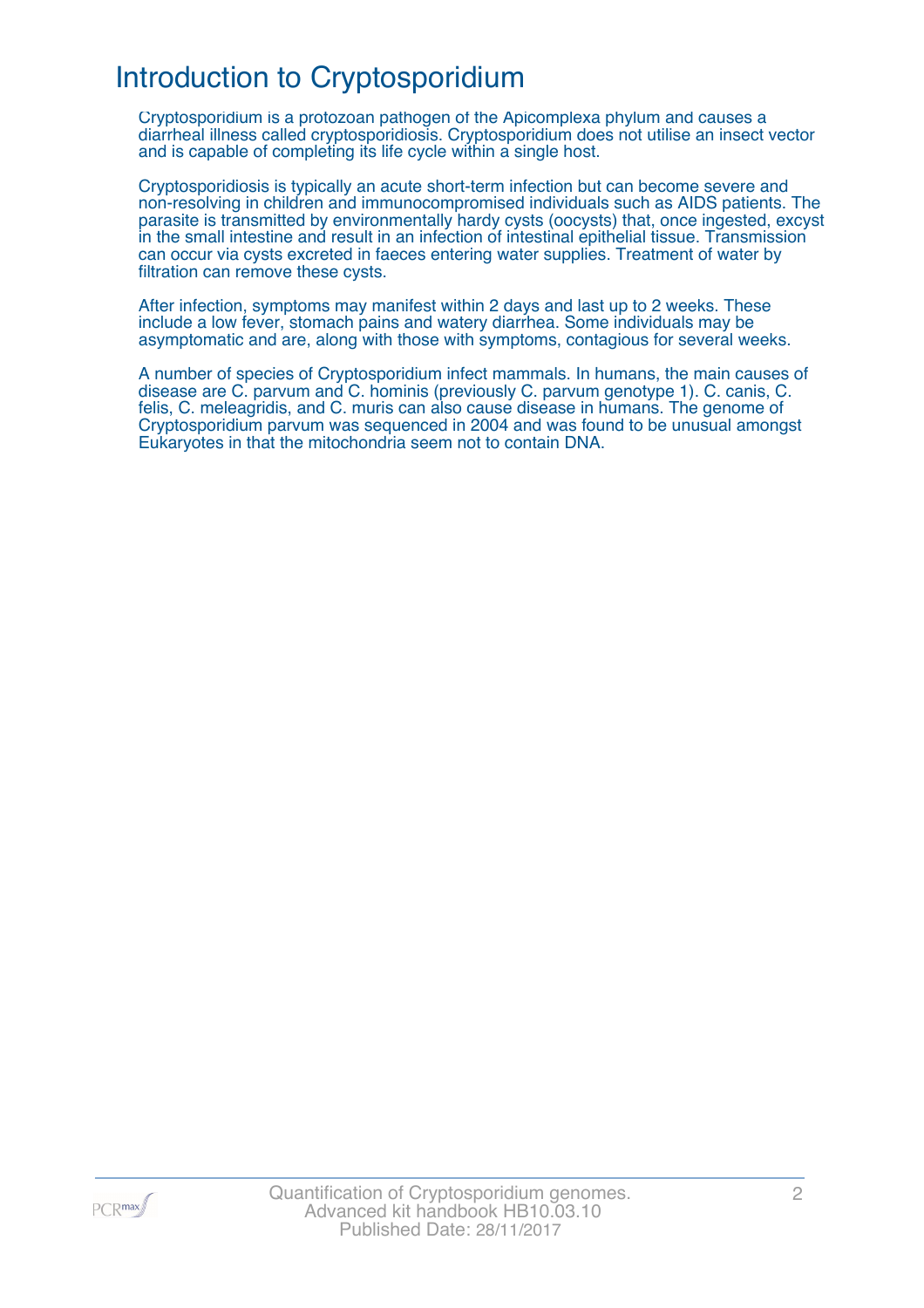The PCR Max qPCR Kit for Cryptosporidium (Crypto) genomes is designed for the in vitro quantification of Crypto genomes. The kit is designed to have the broadest detection profile possible whilst remaining specific to the Crypto genome.

The primers and probe sequences in this kit have 100% homology with a broad range of Crypto sequences based on a comprehensive bioinformatics analysis.

If you require further information, or have a specific question about the detection profile of this kit then please send an e.mail to CPtechsupport@coleparmer.com and our bioinformatics team will answer your question.

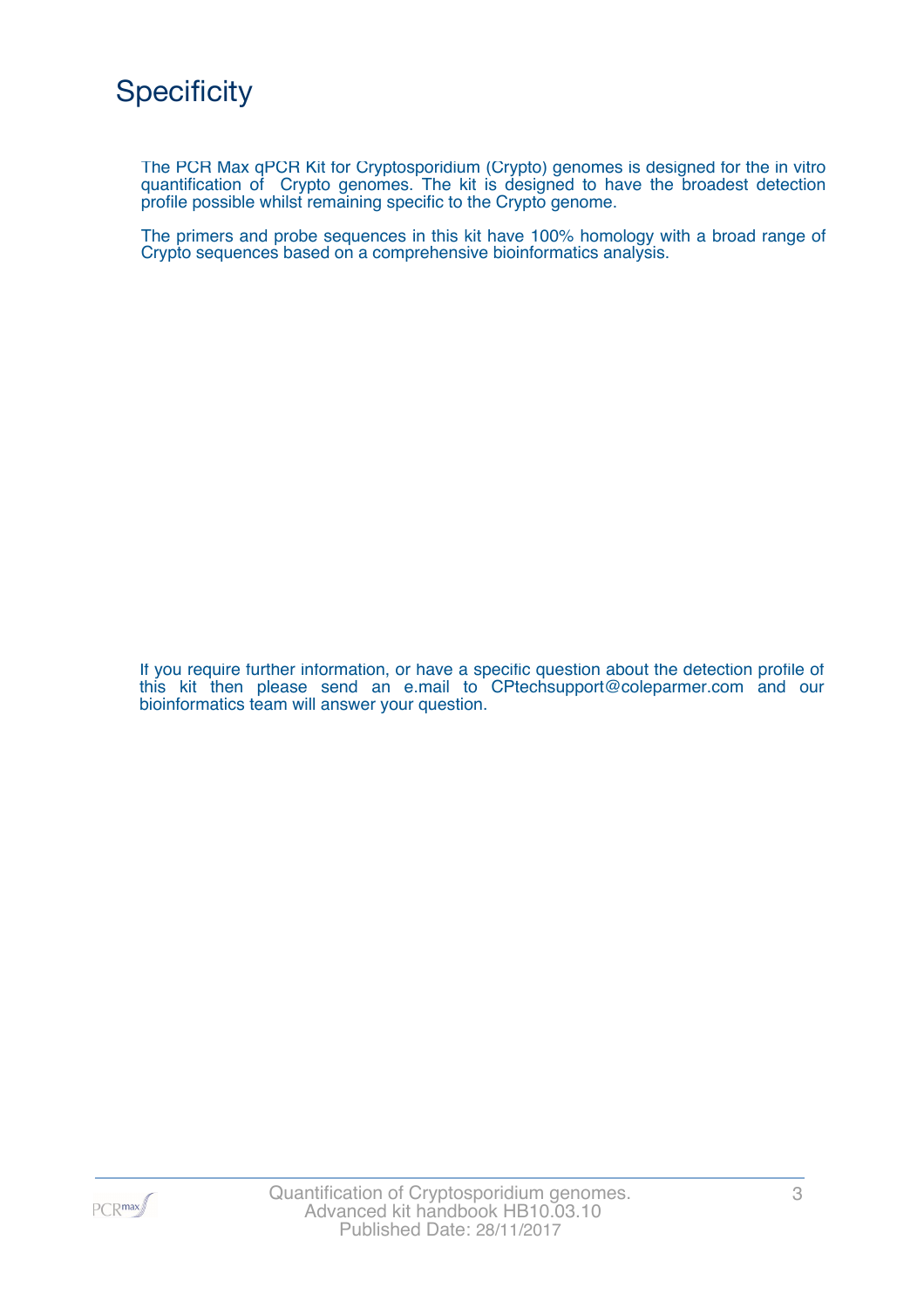### Kit contents

- **Crypto specific primer/probe mix (150 reactions BROWN)** FAM labelled
- **Crypto positive control template (for Standard curve RED)**
- **Internal extraction control primer/probe mix (150 reactions BROWN)** VIC labelled as standard
- **Internal extraction control DNA (150 reactions BLUE)**
- **Endogenous control primer/probe mix (150 reactions BROWN)** FAM labelled
- **RNase/DNase free water (WHITE)** for resuspension of primer/probe mixes
- **Template preparation buffer (YELLOW)** for resuspension of and internal extraction control template, positive control template and standard curve preparation

# Reagents and equipment to be supplied by the user

#### **Real-time PCR Instrument**

#### **DNA extraction kit**

This kit is designed to work well with all processes that yield high quality DNA with minimal PCR inhibitors.

#### **Lyophilised 2X qPCR Master Mix**

This kit is designed to be compatible with all commercially available master mixes that run with standard cycling conditions.

**Pipettors and Tips**

**Vortex and centrifuge**

#### **Thin walled 1.5 ml PCR reaction tubes**

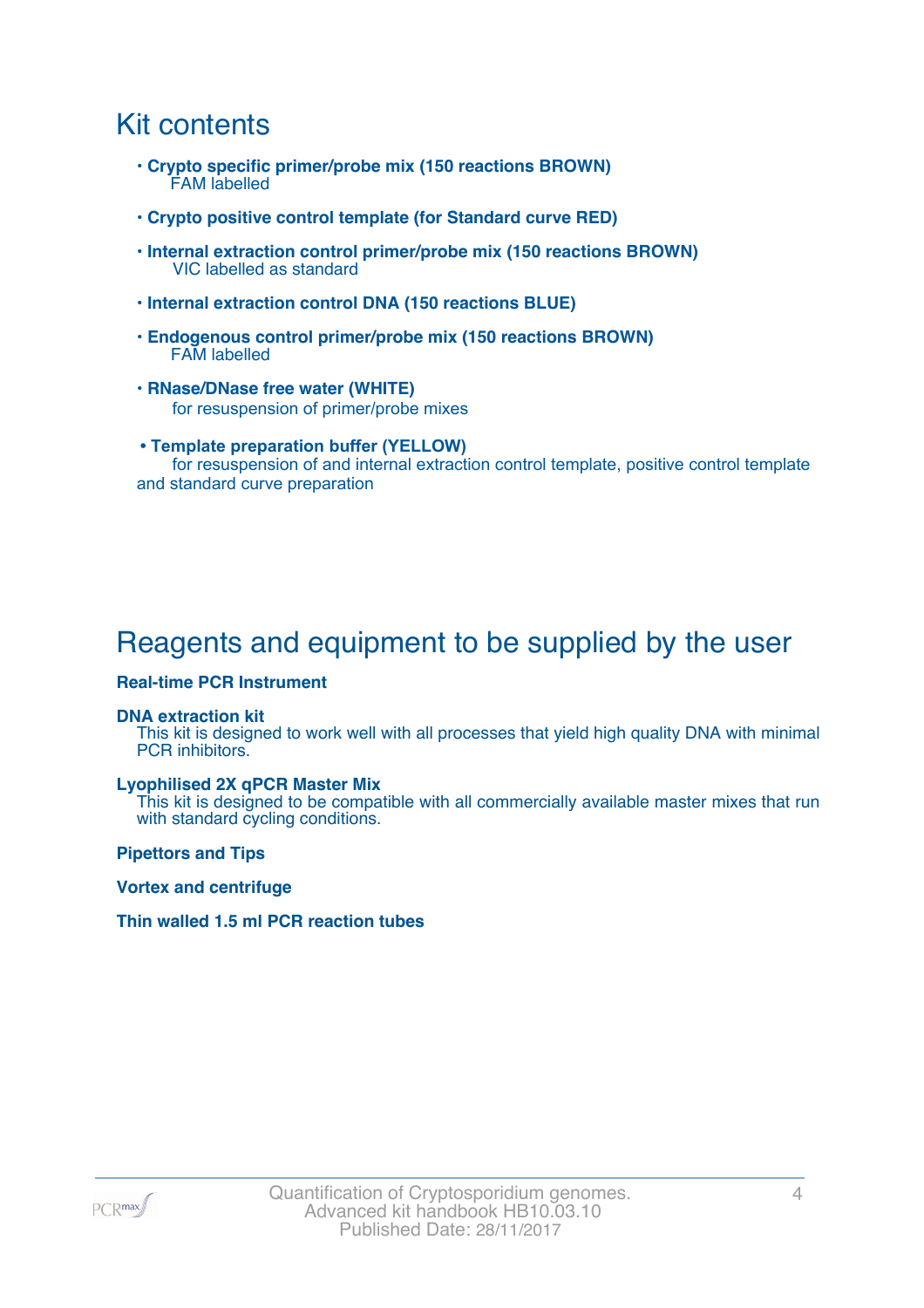### Kit storage and stability

This kit is stable at room temperature but should be stored at -20°C on arrival. Once the lyophilised components have been resuspended they should not be exposed to temperatures above -20ºC for longer than 30 minutes and unnecessary repeated freeze/thawing should be avoided. The kit is stable for six months from the date of resuspension under these circumstances.

If a standard curve dilution series is prepared this can be stored frozen for an extended period. If you see any degradation in this serial dilution a fresh standard curve can be prepared from the positive control.

PCRmax does not recommend using the kit after the expiry date stated on the pack.

### Suitable sample material

All kinds of sample material suited for PCR amplification can be used. Please ensure the samples are suitable in terms of purity, concentration, and DNA integrity (An internal PCR control is supplied to test for non specific PCR inhibitors). Always run at least one negative control with the samples. To prepare a negative-control, replace the template DNA sample with RNase/DNase free water.

### Dynamic range of test

Under optimal PCR conditions PCRmax Crypto detection kits have very high priming efficiencies of >95% and can detect less than 100 copies of target template.

### Notices and disclaimers

This product is developed, designed and sold for research purposes only. It is not intended for human diagnostic or drug purposes or to be administered to humans unless clearly expressed for that purpose by the Food and Drug Administration in the USA or the appropriate regulatory authorities in the country of use. During the warranty period Master Mix detection kits allow precise and reproducible data recovery combined with excellent sensitivity. For data obtained by violation to the general GLP guidelines and the manufacturer's recommendations the right to claim under guarantee is expired. PCR is a proprietary technology covered by several US and foreign patents. These patents are owned by Roche Molecular Systems Inc. and have been sub-licensed by PE Corporation in certain fields. Depending on your specific application you may need a license from Roche or PE to practice PCR. Additional information on purchasing licenses to practice the PCR process may be obtained by contacting the Director of Licensing at Roche Molecular Systems, 1145 Atlantic Avenue, Alameda, CA 94501 or Applied Biosystems business group of the Applera Corporation, 850 Lincoln Centre Drive, Foster City, CA 94404. In addition, the 5' nuclease assay and other homogeneous amplification methods used in connection with the PCR process may be covered by U. S. Patents 5,210,015 and 5,487,972, owned by Roche Molecular Systems, Inc, and by U.S. Patent 5,538,848, owned by The Perkin-Elmer Corporation.

### **Trademarks**

#### Master Mix™ is a trademark of Cole-Parmer Ltd.

The PCR process is covered by US Patents 4,683,195, and 4,683,202 and foreign equivalents owned by Hoffmann-La Roche AG. BI, ABI PRISM® GeneAmp® and MicroAmp® are registered trademarks of the Applera Genomics (Applied Biosystems Corporation). BIOMEK® is a registered trademark of Beckman Instruments, Inc.; iCycler™ is a registered trademark of Bio-Rad Laboratories, Rotor-Gene is a trademark of Corbett Research. LightCycler™ is a registered trademark of the Idaho Technology Inc. GeneAmp®, TaqMan® and AmpliTaqGold® are registered trademarks of Roche Molecular Systems, Inc., The purchase of the Master Mix reagents cannot be construed as an authorization or implicit license to practice PCR under any patents held by Hoffmann-LaRoche Inc.

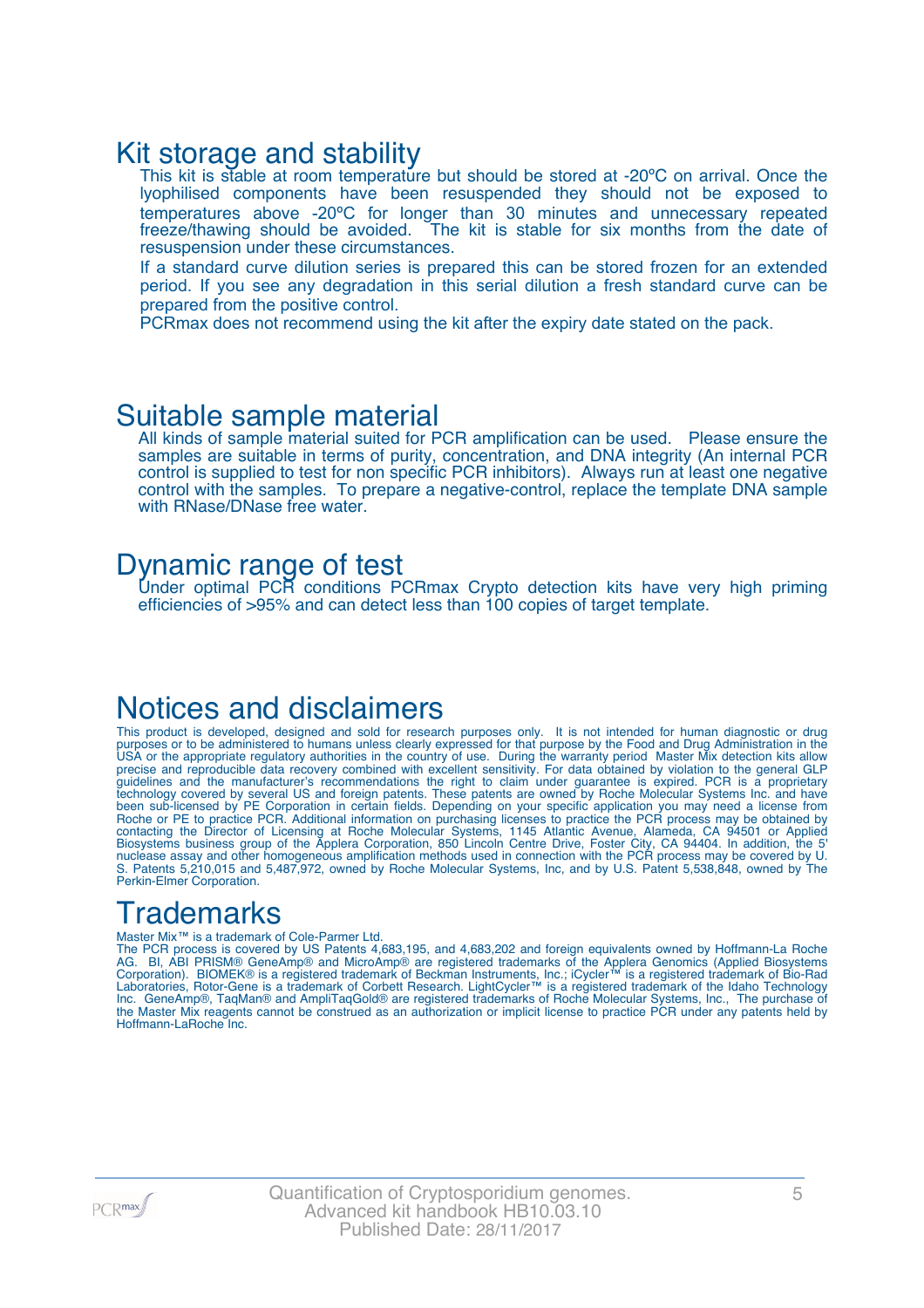### Principles of the test

#### **Real-time PCR**

A Crypto specific primer and probe mix is provided and this can be detected through the FAM channel.

The primer and probe mix provided exploits the so-called TaqMan® principle. During PCR amplification, forward and reverse primers hybridize to the Crypto DNA. A fluorogenic probe is included in the same reaction mixture which consists of a DNA probe labeled with a 5`-dye and a 3`-quencher. During PCR amplification, the probe is cleaved and the reporter dye and quencher are separated. The resulting increase in fluorescence can be detected on a range of real-time PCR platforms.

#### **Positive control**

For copy number determination and as a positive control for the PCR set up, the kit contains a positive control template. This can be used to generate a standard curve of Crypto copy number / Cq value. Alternatively the positive control can be used at a single dilution where full quantitative analysis of the samples is not required. Each time the kit is used, at least one positive control reaction must be included in the run. A positive result indicates that the primers and probes for detecting the target Crypto gene worked properly in that particular experimental scenario. If a negative result is obtained the test results are invalid and must be repeated. Care should be taken to ensure that the positive control does not contaminate any other kit component which would lead to false-positive results. This can be achieved by handling this component in a Post PCR environment. Care should also be taken to avoid cross-contamination of other samples when adding the positive control to the run. This can be avoided by sealing all other samples and negative controls before pipetting the positive control into the positive control well.

#### **Negative control**

To validate any positive findings a negative control reaction should be included every time the kit is used. For this reaction the RNase/DNase free water should be used instead of template. A negative result indicates that the reagents have not become contaminated while setting up the run.

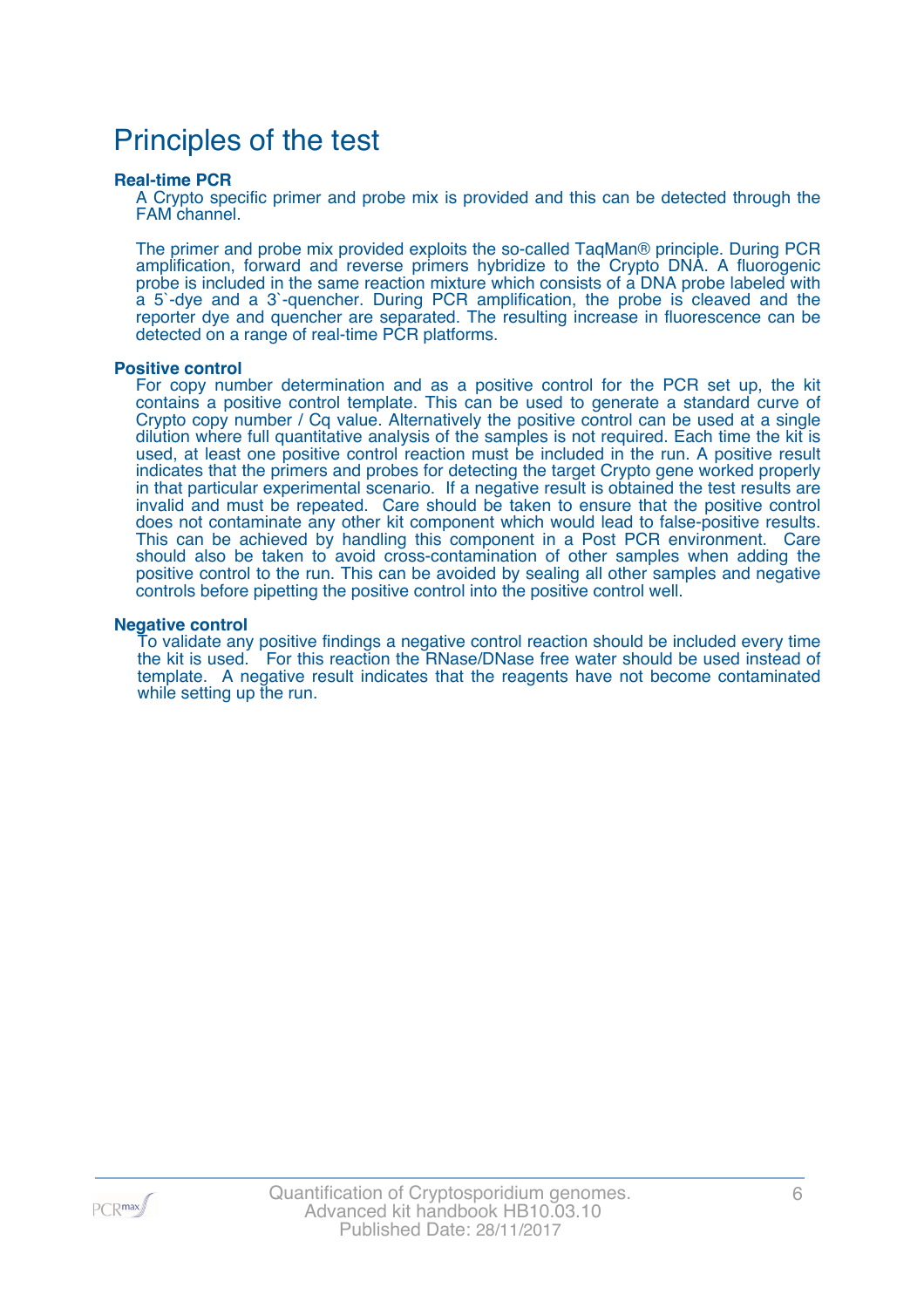#### **Internal DNA extraction control**

When performing DNA extraction, it is often advantageous to have an exogenous source of DNA template that is spiked into the lysis buffer. This control DNA is then co-purified with the sample DNA and can be detected as a positive control for the extraction process. Successful co-purification and real-time PCR for the control DNA also indicates that PCR inhibitors are not present at a high concentration.

A separate primer and probe mix are supplied with this kit to detect the exogenous DNA using real-time PCR. The primers are present at PCR limiting concentrations which allows multiplexing with the target sequence primers. Amplification of the control DNA does not interfere with detection of the Crypto target DNA even when present at low copy number. The Internal control is detected through the VIC channel and gives a Cq value of 28+/-3.

#### **Endogenous control**

To confirm extraction of a valid biological template, a primer and probe mix is included to detect an endogenous gene. Detection of the endogenous control is through the FAM channel and it is NOT therefore possible to perform a multiplex with the Crypto primers. A poor endogenous control signal may indicate that the sample did not contain sufficient biological material.

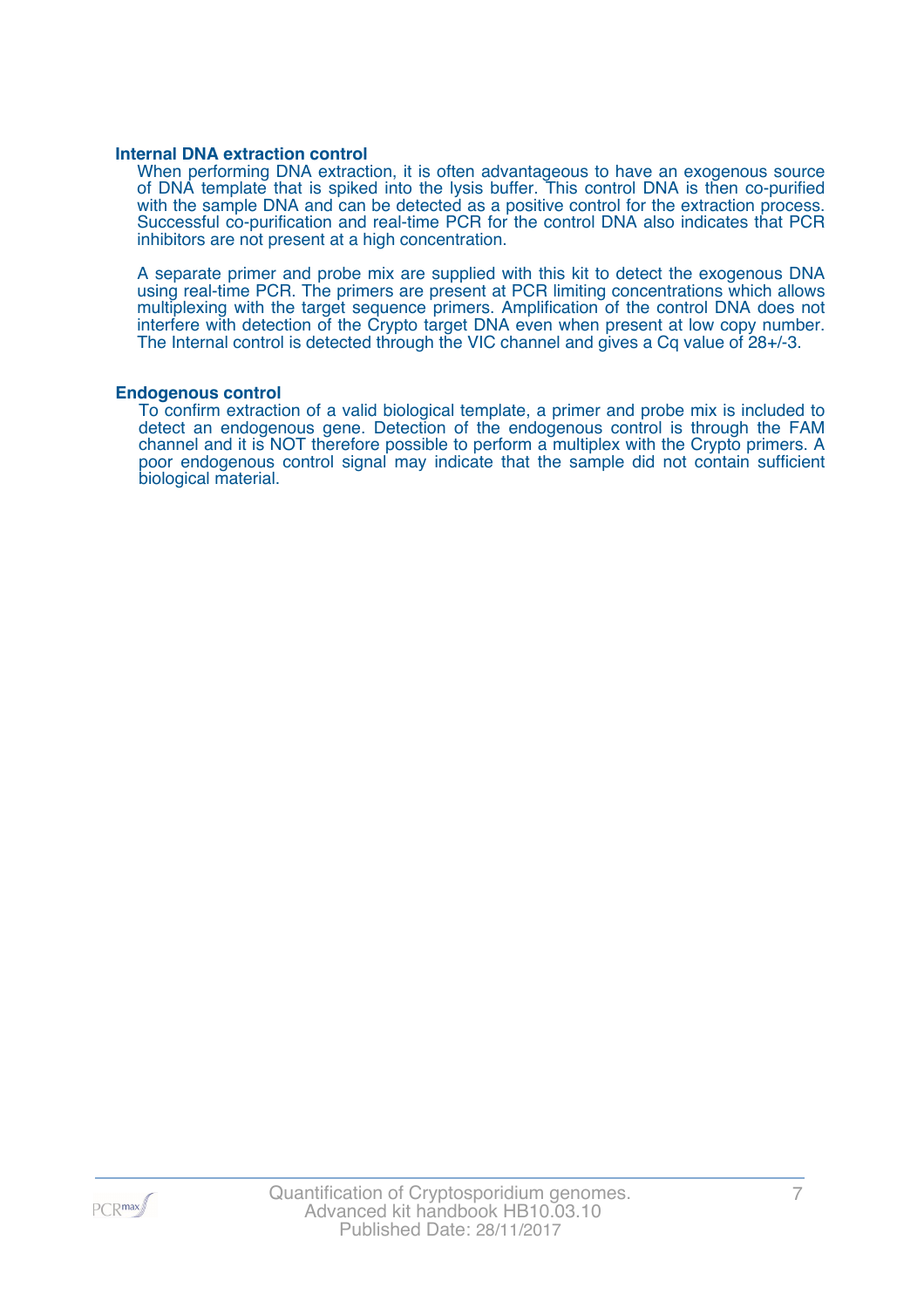### Resuspension Protocol

To minimize the risk of contamination with foreign DNA, we recommend that all pipetting be performed in a PCR clean environment. Ideally this would be a designated PCR lab or PCR cabinet. Filter tips are recommended for all pipetting steps.

- **1. Pulse-spin each tube in a centrifuge before opening.** This will ensure lyophilised primer and probe mix is in the base of the tube and is not spilt upon opening the tube.
- **2. Resuspend the primer/probe mixes in the RNase/DNase free water supplied, according to the table below:**

To ensure complete resuspension, vortex each tube thoroughly.

| Component - resuspend in water                       | Volume  |
|------------------------------------------------------|---------|
| <b>Pre-PCR pack</b>                                  |         |
| Crypto primer/probe mix (BROWN)                      | 165 µl  |
| Internal extraction control primer/probe mix (BROWN) | $165$ µ |
| Endogenous control primer/probe mix (BROWN)          | 165 ul  |

**3. Resuspend the internal control template and positive control template in the template preparation buffer supplied, according to the table below:** To ensure complete resuspension, vortex the tube thoroughly.

| Component - resuspend in template preparation buffer |             |  |
|------------------------------------------------------|-------------|--|
| <b>Pre-PCR heat-sealed foil</b>                      |             |  |
| Internal extraction control DNA (BLUE)               | 600 µl      |  |
| <b>Post-PCR heat-sealed foil</b>                     |             |  |
| Crypto Positive Control Template (RED) *             | $500$ $\mu$ |  |

\* This component contains high copy number template and is a VERY significant contamination risk. It must be opened and handled in a separate laboratory environment, away from the other components.

### DNA extraction

The internal extraction control DNA can be added either to the DNA lysis/extraction buffer or to the DNA sample once it has been resuspended in lysis buffer.

#### **DO NOT add the internal extraction control DNA directly to the unprocessed biological sample as this will lead to degradation and a loss in signal.**

- **1. Add 4µl of the Internal extraction control DNA (BLUE) to each sample in DNA lysis/extraction buffer per sample.**
- **2. Complete DNA extraction according to the manufacturers protocols.**

PCR<sub>max</sub>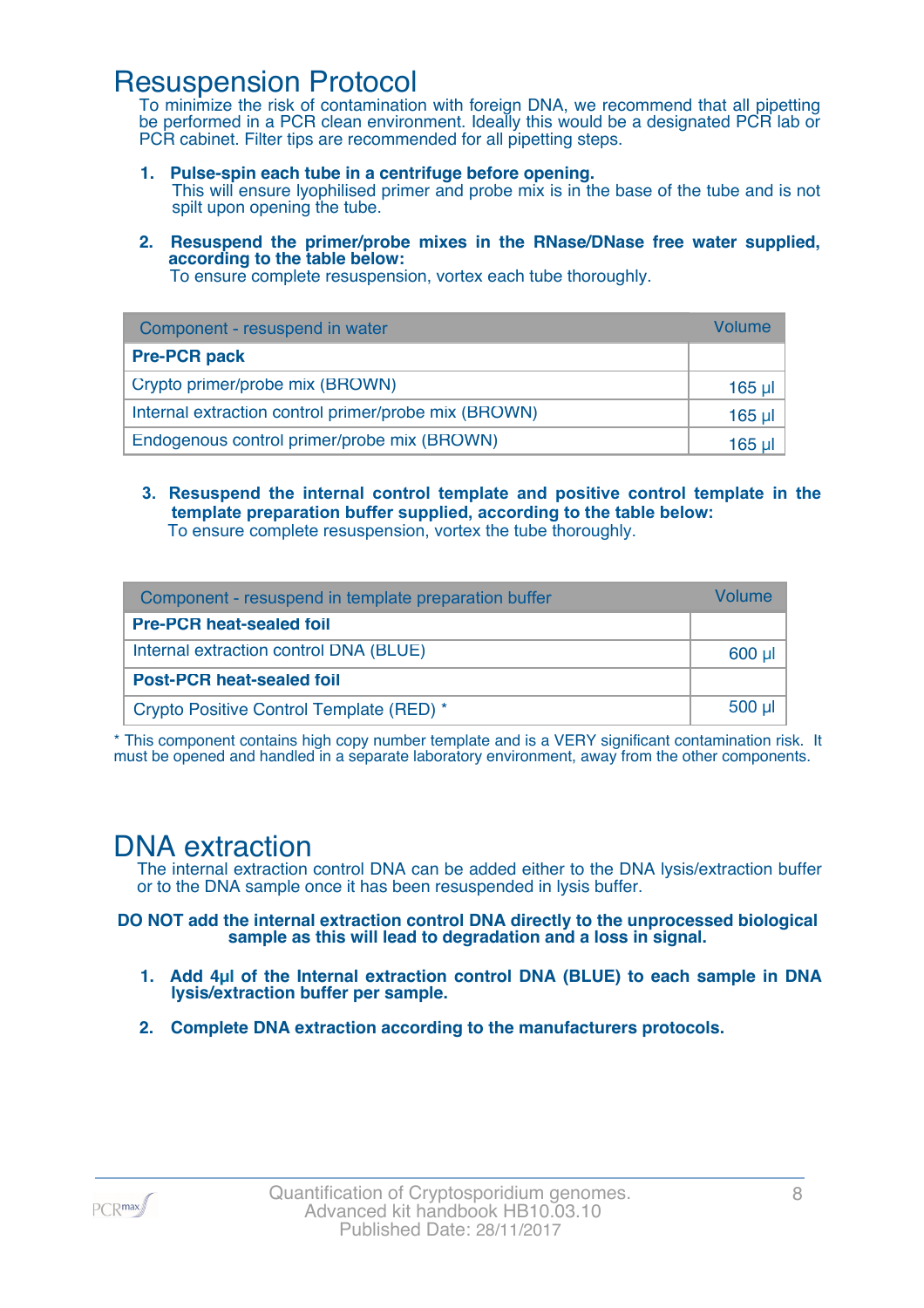# qPCR detection protocol

**1. For each DNA sample prepare a reaction mix according to the table below:** Include sufficient reactions for positive and negative controls.

| Component                                            | Volume          |
|------------------------------------------------------|-----------------|
| Lyophilised 2X qPCR Master Mix                       | $10 \mu$        |
| Crypto primer/probe mix (BROWN)                      | 1 µl            |
| Internal extraction control primer/probe mix (BROWN) | 1 µl            |
| RNase/DNase free water (WHITE)                       | 3 <sub>µ</sub>  |
| <b>Final Volume</b>                                  | 15 <sub>µ</sub> |

#### **2. For each DNA sample prepare an endogenous control reaction according to the table below (Optional):**

This control reaction will provide crucial information regarding the quality of the biological sample.

| Component                                   | Volume       |
|---------------------------------------------|--------------|
| Lyophilised 2X qPCR Master Mix              | 10 ul        |
| Endogenous control primer/probe mix (BROWN) | 1 ul         |
| RNase/DNase free water (WHITE)              | $4 \mu$      |
| <b>Final Volume</b>                         | <u>15 ul</u> |

- **3. Pipette 15µl of each mix into individual wells according to your real-time PCR experimental plate set up.**
- **4. Prepare sample DNA templates for each of your samples.**
- **5. Pipette 5µl of DNA template into each well, according to your experimental plate set up.**

For negative control wells use 5µl of RNase/DNase free water. The final volume in each well is 20ul.

**6. If a standard curve is included for quantitative analysis prepare a reaction mix according to the table below:**

| Component                       | Volume   |
|---------------------------------|----------|
| Lyophilised 2X qPCR Master Mix  | $10 \mu$ |
| Crypto primer/probe mix (BROWN) | 1 $\mu$  |
| RNase/DNase free water (WHITE)  | 4 $\mu$  |
| <b>Final Volume</b>             | 15 $\mu$ |

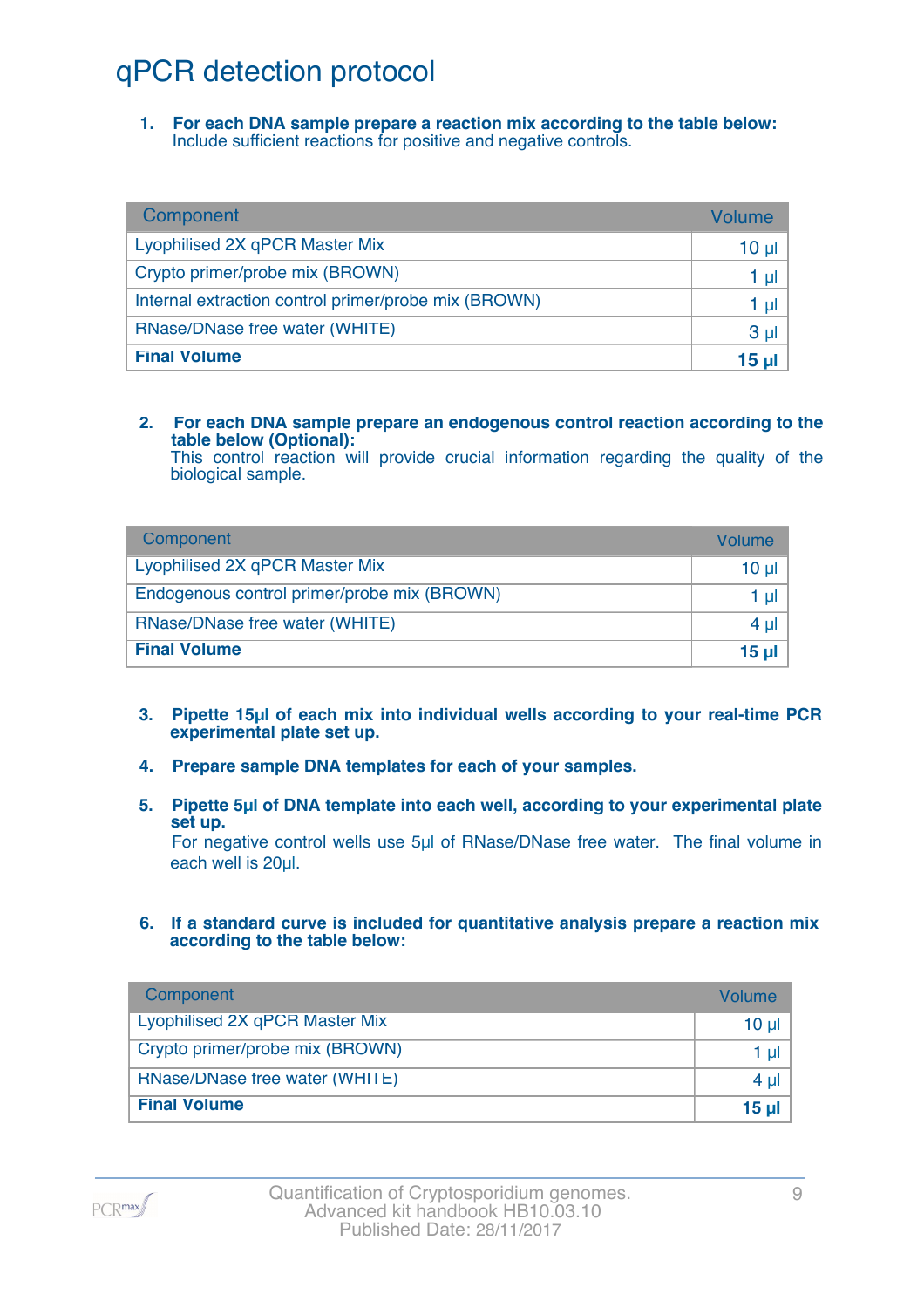#### **7. Preparation of standard curve dilution series.**

- 1) Pipette 90µl of template preparation buffer into 5 tubes and label 2-6
- 2) Pipette 10µl of Positive Control Template (RED) into tube 2
- 3) Vortex thoroughly
- 4) Change pipette tip and pipette 10µl from tube 2 into tube 3
- 5) Vortex thoroughly

Repeat steps 4 and 5 to complete the dilution series

| <b>Standard Curve</b>         | <b>Copy Number</b>     |
|-------------------------------|------------------------|
| Tube 1 Positive control (RED) | $2 \times 10^5$ per µl |
| Tube 2                        | $2 \times 10^4$ per µl |
| Tube 3                        | $2 \times 10^3$ per µl |
| Tube 4                        | $2 \times 10^2$ per µl |
| Tube 5                        | 20 per µl              |
| Tube 6                        | 2 per µl               |

**8. Pipette 5µl of standard template into each well for the standard curve according to your experimental plate set up.** The final volume in each well is 20µl.

# qPCR amplification protocol

Amplification conditions using Lyophilised 2X qPCR Master Mix.

|             | <b>Step</b>              | <b>Time</b>     | <b>Temp</b> |
|-------------|--------------------------|-----------------|-------------|
|             | Enzyme activation        | 2 min           | 95 °C       |
| Cycling x50 | <b>Denaturation</b>      | 10 <sub>s</sub> | 95 °C       |
|             | <b>DATA COLLECTION *</b> | 60 <sub>s</sub> | 60 °C       |

\* Fluorogenic data should be collected during this step through the FAM and VIC channels

PCR<sub>max</sub>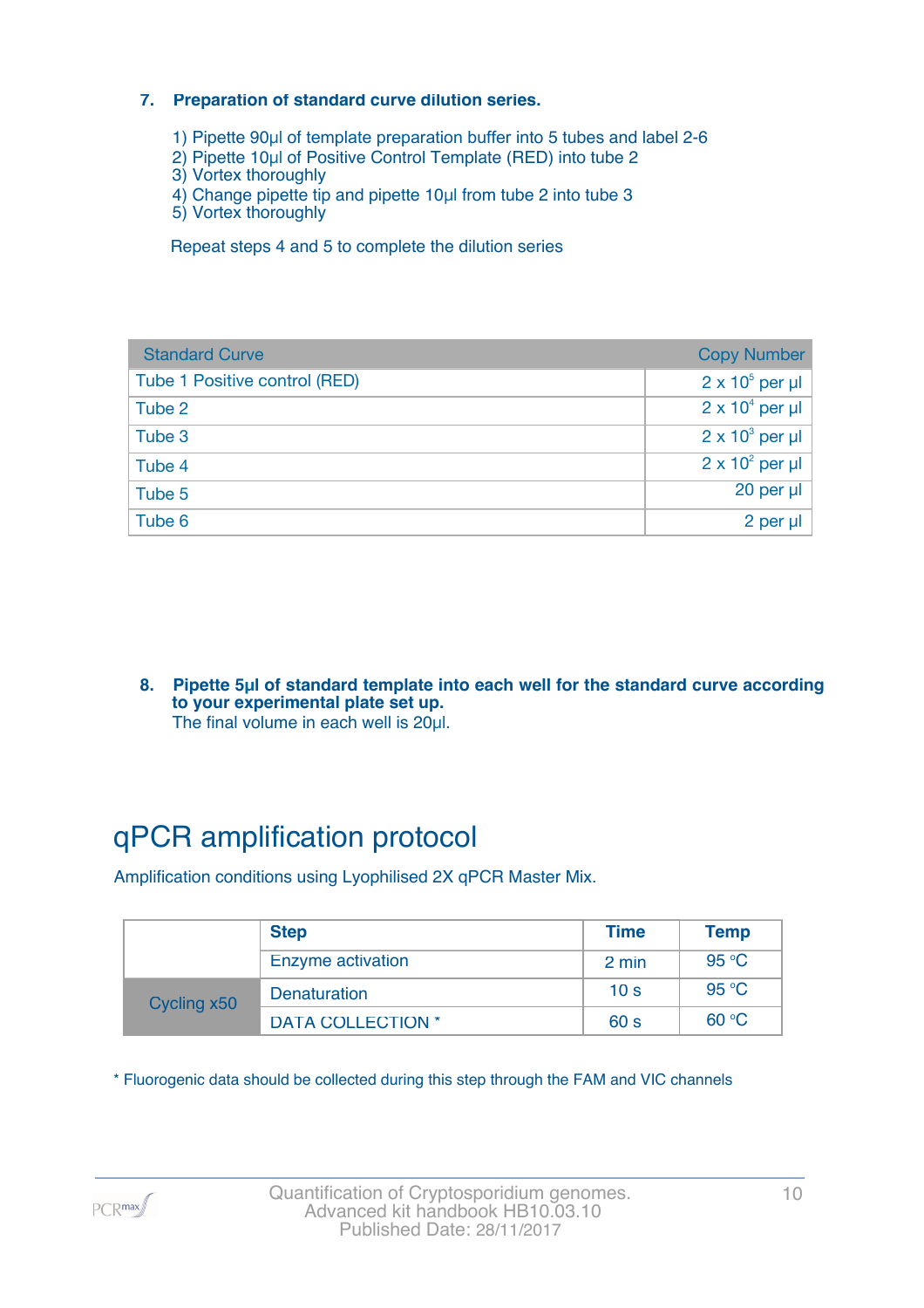# Interpretation of Results

| <b>Target</b><br>(FAM) | <b>Internal</b><br>control<br>(VIC) | <b>Positive</b><br>control | <b>Negative</b><br>control | Interpretation                                                                                                  |
|------------------------|-------------------------------------|----------------------------|----------------------------|-----------------------------------------------------------------------------------------------------------------|
| $\leq 30$              | $+ 1 -$                             | ÷                          |                            | <b>POSITIVE QUANTITATIVE RESULT</b><br>calculate copy number                                                    |
| > 30                   | ÷                                   | ÷                          |                            | <b>POSITIVE QUANTITATIVE RESULT</b><br>calculate copy number                                                    |
| > 30                   |                                     | ٠                          |                            | <b>POSITIVE QUALITATIVE RESULT</b><br>do not report copy number as this<br>may be due to poor sample extraction |
|                        | ÷                                   | ÷                          |                            | <b>NEGATIVE RESULT</b>                                                                                          |
| $+ 1 -$                | $+ 1 -$                             | ٠                          | $\leq 35$                  | <b>EXPERIMENT FAILED</b><br>due to test contamination                                                           |
| $+ 1 -$                | $+ 1 -$                             | ÷                          | > 35                       | $\star$                                                                                                         |
|                        |                                     | ÷                          |                            | <b>SAMPLE PREPARATION FAILED</b>                                                                                |
|                        |                                     |                            |                            | <b>EXPERIMENT FAILED</b>                                                                                        |

Positive control template (RED) is expected to amplify between Cq 16 and 23. Failure to satisfy this quality control criterion is a strong indication that the experiment has been compromised.

\*Where the test sample is positive and the negative control is positive with a  $Cq > 35$ , the sample must be reinterpreted based on the relative signal strength of the two results:



If the sample amplifies  $>$  5 Cq earlier than the negative control then the sample should be reinterpreted (via the table above) with the negative control verified as negative.



If the sample amplifies < 5 Cq earlier than the negative control then the positive sample result is invalidated and the result should be determined inconclusive due to test contamination. The test for this sample should be repeated.